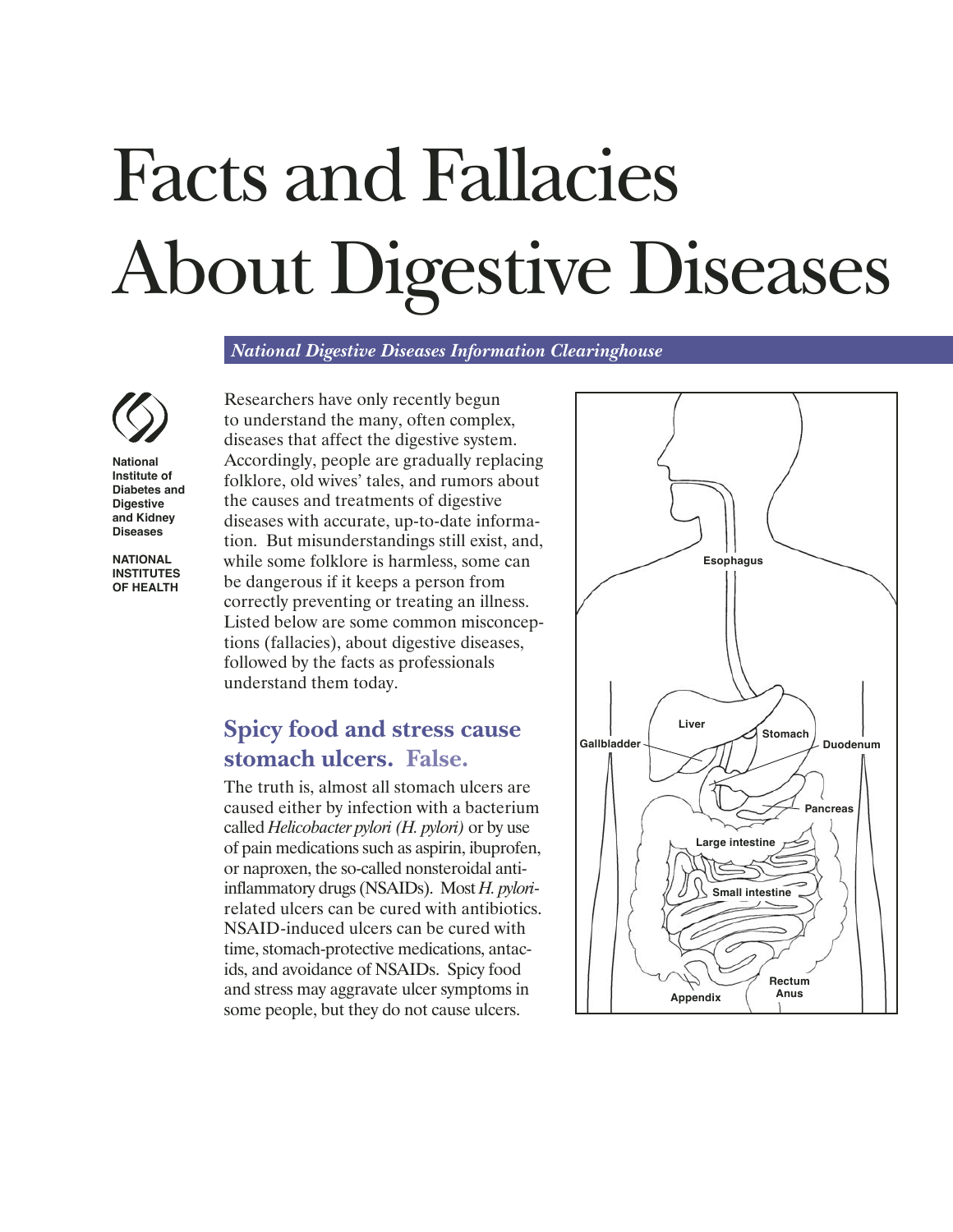#### **Smoking a cigarette helps relieve heartburn. False.**

Actually, cigarette smoking contributes to heartburn. Heartburn occurs when the lower esophageal sphincter (LES) a muscle between the esophagus and stomach—relaxes, allowing the acidic contents of the stomach to splash back into the esophagus. Cigarette smoking causes the LES to relax.

#### **Celiac disease is a rare childhood disease. False.**

Celiac disease affects children and adults. At least 1 in 1,000 people and, in some populations, 1 in 200 people have celiac disease. Most often, celiac disease first causes symptoms during childhood, usually diarrhea, growth failure, and failure to thrive. But the disease can also first cause symptoms in adults. These symptoms may be vague and therefore attributed to other conditions. Symptoms can include bloating, diarrhea, abdominal pain, skin rash, anemia, and thinning of the bones (osteoporosis). Celiac disease may cause such nonspecific symptoms for several years before being correctly diagnosed and treated.

People with celiac disease should not eat any foods containing gluten, a protein in wheat, rye, barley, and possibly oats, regardless of whether or not they have symptoms. In these people, gluten destroys part of the lining of the small intestine, which interferes with the absorption of nutrients. The damage can occur from even a small amount of gluten, and not everyone has symptoms of damage.

## **Bowel regularity means a bowel movement every day. False.**

The frequency of bowel movements among normal, healthy people varies from three a day to three a week, and perfectly healthy people may fall outside both ends of this range.

# **Habitual use of enemas to treat constipation is harmless. False.**

The truth is, habitual use of enemas is not harmless. Over time, enemas can impair the natural muscle action of the intestines, leaving them unable to function normally. An ongoing need for enemas is not normal; you should see a doctor if you find yourself relying on them or any other medication to have a bowel movement.

## **Irritable bowel syndrome is a disease. False.**

Irritable bowel syndrome is not a disease. It is a functional disorder, which means that there is a problem in how the muscles in the intestines work. Irritable bowel syndrome is characterized by gas, abdominal pain, and diarrhea or constipation, or both. Although the syndrome can cause considerable pain and discomfort, it does not damage the digestive tract as diseases do. Also, irritable bowel syndrome does not lead to more serious digestive diseases later.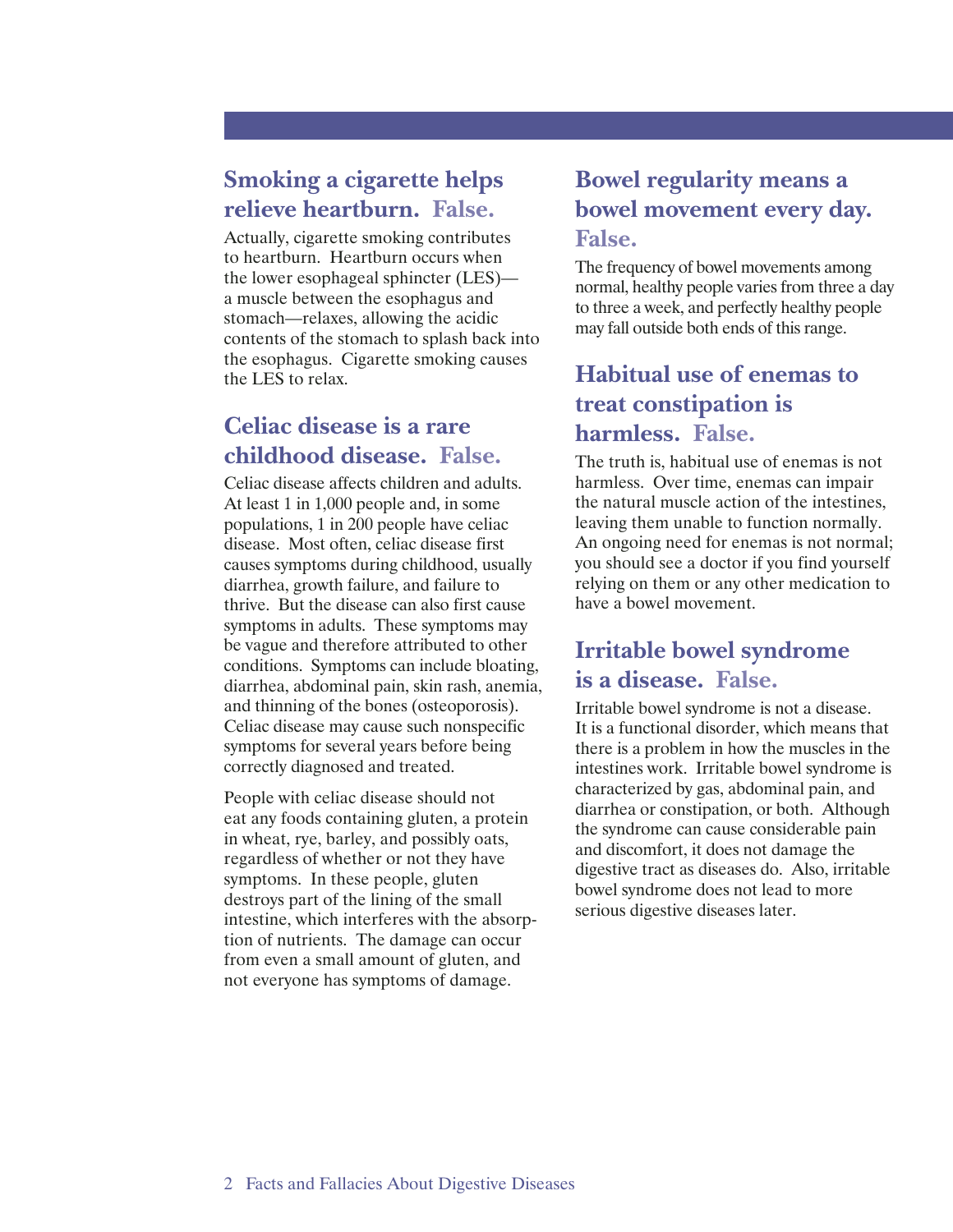# **Diverticulosis is an uncommon and serious problem. False.**

Actually, the majority of Americans over age 60 have diverticulosis, but only a small percentage have symptoms or complications. Diverticulosis is a condition in which little sacs—or out-pouchings—called diverticula, develop in the wall of the colon. These tend to appear and increase in number with age. Most people do not have symptoms and would not know that they had diverticula unless x-ray or intestinal examination were done. Less than 10 percent of people with diverticulosis ever develop complications such as infection (diverticulitis), bleeding, or perforation of the colon.

# **Inflammatory bowel disease is caused by psychological problems. False.**

Inflammatory bowel disease is the general name for two diseases that cause inflammation in the intestines, Crohn's disease and ulcerative colitis. The cause of the disease is unknown, but researchers speculate that it may be a virus or bacteria interacting with the body's immune system. There is no evidence to support the theory that inflammatory bowel disease is caused by tension, anxiety, or other psychological factors or disorders.

# **Cirrhosis is only caused by alcoholism. False.**

Alcoholism is just one of many causes of cirrhosis. Cirrhosis is scarring and decreased function of the liver. In the United States, alcohol causes less than one-half of cirrhosis cases. The remaining cases are

from other diseases that cause liver damage. For example, in children, cirrhosis may result from cystic fibrosis, alpha-1 antitrypsin deficiency, biliary atresia, glycogen storage disease, and other rare diseases. In adults, cirrhosis may be caused by hepatitis B or C, primary biliary cirrhosis, diseases of abnormal storage of metals like iron or copper in the body, severe reactions to prescription drugs, or injury to the ducts that drain bile from the liver.

# **After ostomy surgery, men become impotent and women have impaired sexual function and are unable to become pregnant. False.**

Ostomy surgery does not, in general, interfere with a person's sexual or reproductive capabilities. Ostomy surgery is a procedure in which the diseased part of the small or large intestine is removed and the remaining intestine is attached to an opening in the abdomen. Although some men who have had radical ostomy surgery for cancer lose the ability to achieve and sustain an erection, most men do not experience impotence, or, if they do, it is temporary. If impotence does occur, a variety of solutions are available. A urologist, a doctor who specializes in such problems, can help find the best solution. In women, ostomy surgery does not damage sexual or reproductive organs, so it does not directly cause sexual problems or sterility. Factors such as pain and the adjustment to a new body image may create some temporary sexual problems, but they can usually be resolved with time and, in some cases, counseling. Unless a woman has had a hysterectomy to remove her uterus, she can still bear children.